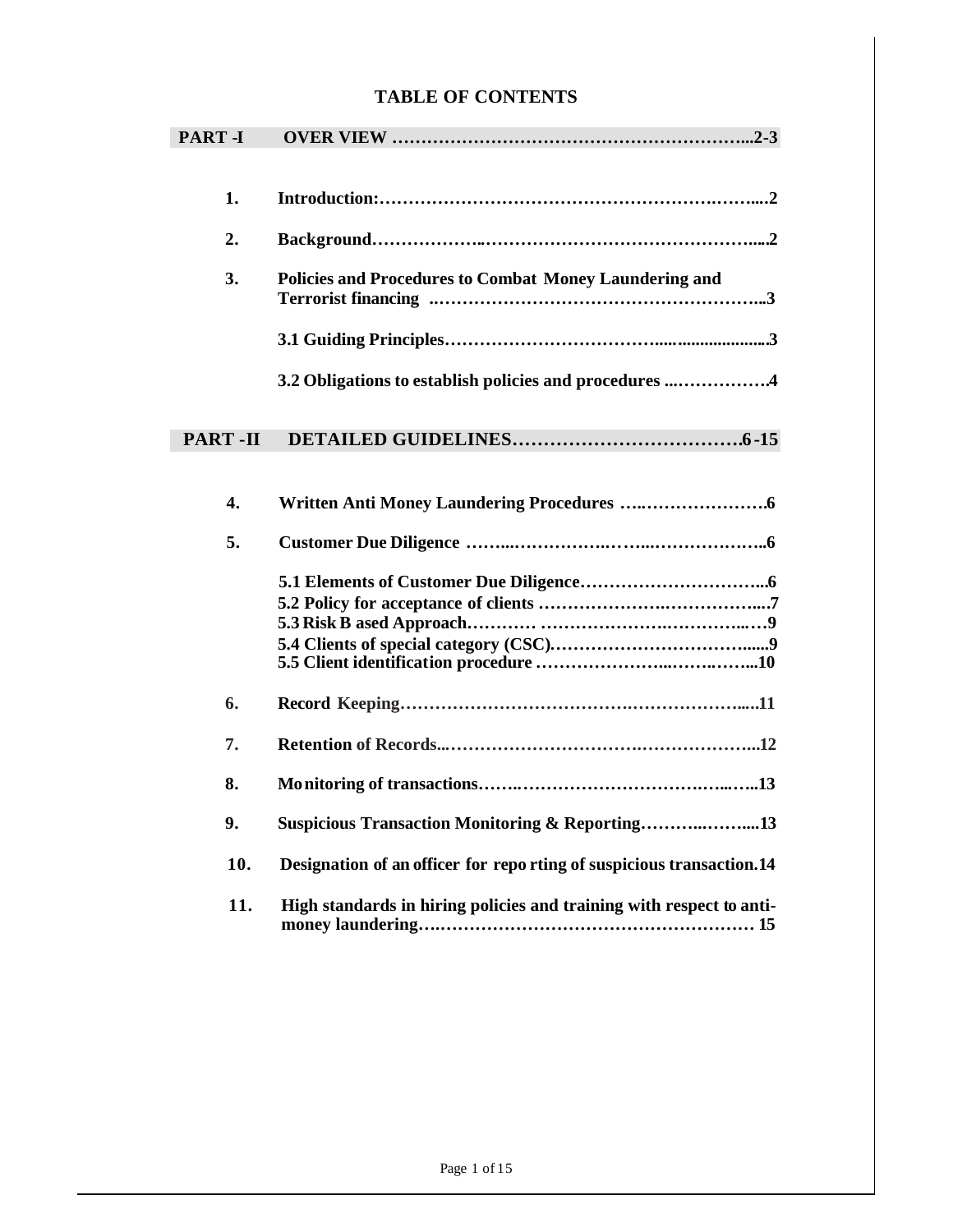# **GUIDELINES FOR ANTI MONEY LAUNDERING MEASURES**

# **PART -I OVER VIEW**

### **1. Introduction**

- 1.1 The Guidelines as outlined below provides a general background on the subjects of money laundering and terrorist financing summarizes the main provisions of the applicable anti-money laundering and anti-terrorist financing legislation in India and provides guidance on the practical implications of the Act. The Guidelines also sets out the steps that a registered intermediary and any of its representatives, should implement to discourage and identify any money laundering or terrorist financing activities. The relevance and usefulness of these Guidelines will be kept under review and it may be necessary to issue amendments from time to time.
- 1.2 These Guidelines are intended for use primarily by intermediaries registered under Section 12 of the SEBI Act, 1992. While it is recognized that a "onesize-fits-all" approach may not be appropriate for the securities industry in India, each registered intermediary should consider the specific nature of its business, organizational structure, type of customers and transactions, etc. when implementing the suggestedmeasures and procedures to ensure that they are effectively applied. The overriding principle is that they should be able to satisfy themselves that the measures taken by them are adequate, appropriate and follow the spirit of these measures and the requirements as enshrined in the Prevention of Money Laundering Act, 2002. (PMLA)

## **2. Back Ground:**

- 2.1 The Prevention of Money Laundering Act, 2002 has come into effect from 1<sup>st</sup> July 2005. Necessary Notifications / Rules under the said Act have been published in the Gazette of India on  $1<sup>st</sup>$  July 2005 by the Department of Revenue, Ministry of Finance, Government of India.
- 2.2 As per the provisions of the Act, every banking company, financial institution (which includes chit fund company, a co-operative bank, a housing finance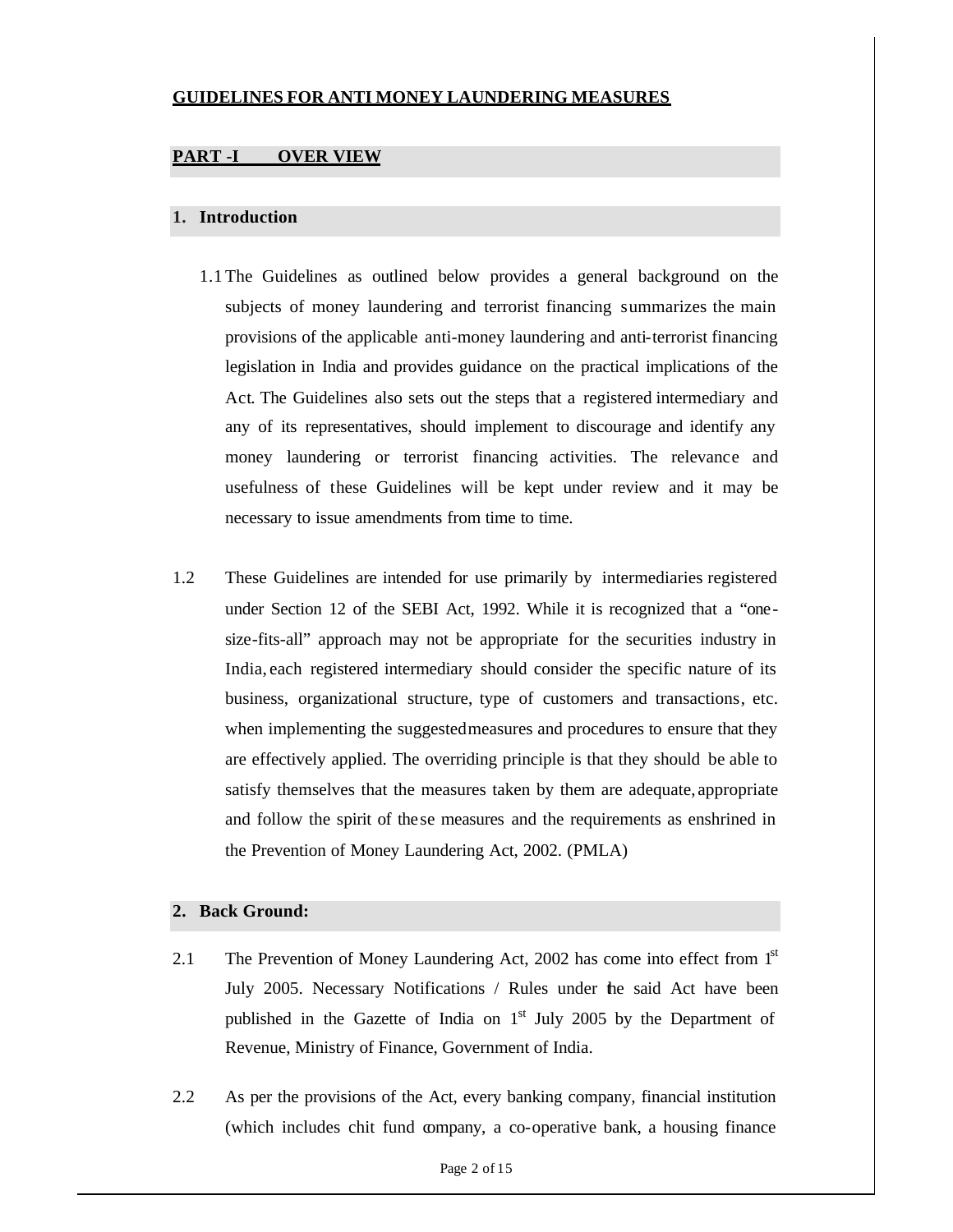institution and a non-banking financial company) and intermediary (which includes a stock-broker, sub-broker, share transfer agent, banker to an issue, trustee to a trust deed, registrar to an issue, merchant banker, underwriter, portfolio manager, investment adviser and any other intermediary associated with securities market and registered under section 12 of the Securities and Exchange Board of India Act, 1992) shall have to maintain a record of all the transactions; the nature and value of which has been prescribed in the Rules under the PMLA. Such transactions include:

- $\Box$  All cash transactions of the value of more than Rs 10 lacs or its equivalent in foreign currency.
- $\Box$  All series of cash transactions integrally connected to each other which have been valued below Rs 10 lakhs or its equivalent in foreign currency where such series of transactions take place within one calendar month.
- $\Box$  All suspicious transactions whether or not made in cash and including, inter-alia, credits or debits into from any non monetary account such as dmat account, security account maintained by the registered intermediary.

It may, however, be clarified that for the purpose of suspicious transactions reporting, apart from 'transactions integrally connected', 'transactions remotely connected or related' should also be considered.

# **3. Policies and Procedures to Combat Money Laundering and Terrorist financing**

#### **3.1 Guiding Principles**

3.1.1 These Guidelines have taken into account the requirements of the Prevention of the Money Laundering Act, 2002 as applicable to the intermediaries registered under Section 12 of the SEBI Act. The detailed guidelines in Part II have outlined relevant measures and procedures to guide the registered intermediaries in preventing money laundering and terrorist financing. Some of these suggested measures and procedures may not be applicable in every circumstance. Each intermediary should consider carefully the specific nature of its business, organizational structure, type of customer and transaction,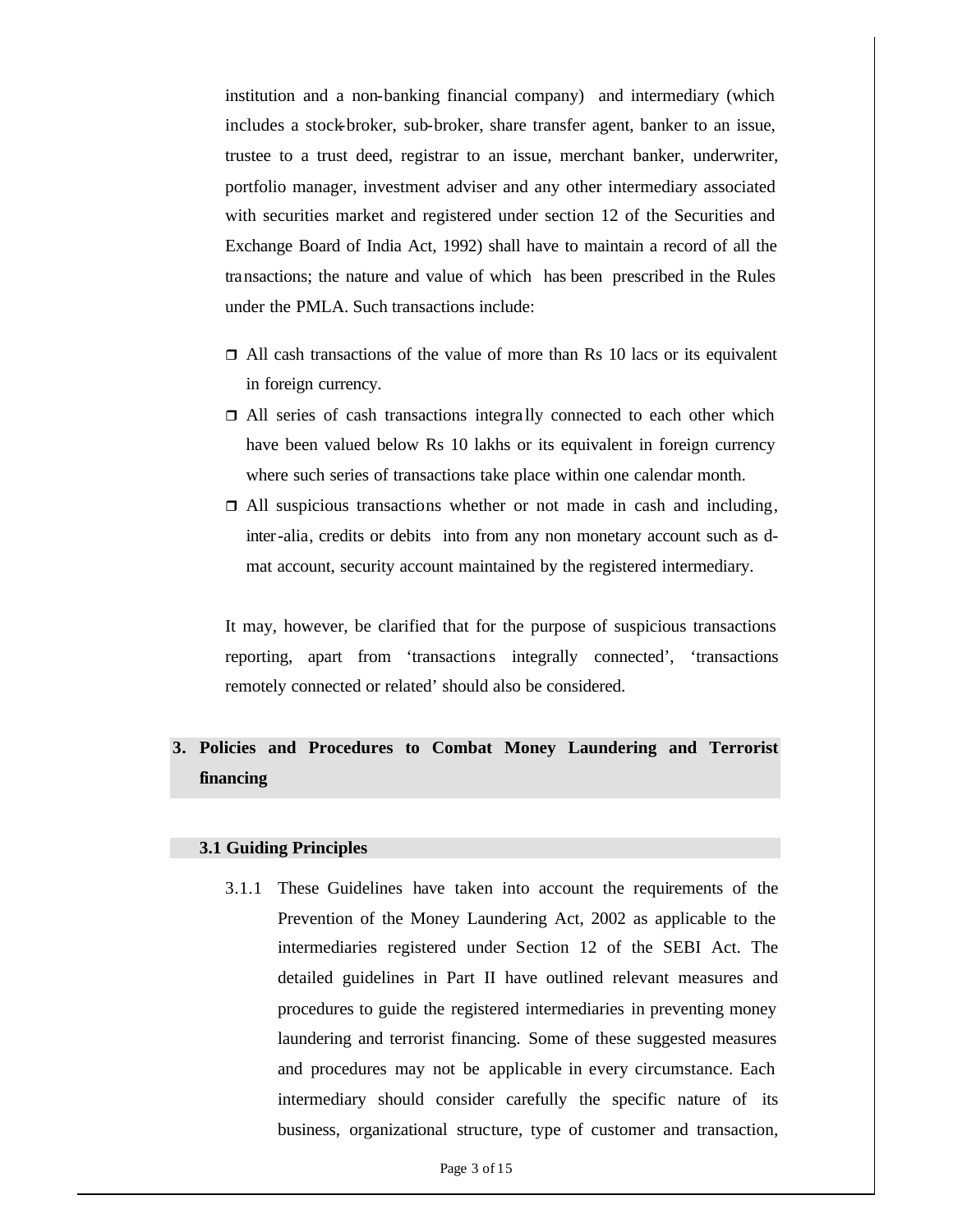etc. to satisfy itself that the measures taken by them are adequate and appropriate to follow the spirit of the suggested measures in Part II and the requirements as laid down in the Prevention of Money Laundering Act, 2002.

#### **3.2 Obligation to establish policies and procedures**

- 3.2.1 International initiatives taken to combat drug trafficking, terrorism and other organized and serious crimes have concluded that financial institutions including securities market intermediaries must establish procedures of internal control aimed at preventing and impeding money laundering and terrorist financing. The said obligation on intermediaries has also been obligated under the Prevention of Money Laundering Act, 2002. In order to fulfill these requirements, there is also a need for registered intermediaries to have a system in place for identifying, monitoring and reporting suspected money laundering or terrorist financing transactions to the law enforcement authorities.
- 3.2.2 In light of the above, senior management of a registered intermediary should be fully committed to establishing appropriate policies and procedures for the prevention of money laundering and terrorist financing and ensuring their effectiveness and compliance with all relevant legal and regulatory requirements. The Registered Intermediaries should:
	- (a) issue a statement of policies and procedures, on a group basis where applicable, for dealing with money laundering and terrorist financing reflecting the current statutory and regulatory requirements;
	- (b) ensure that the content of these Guidelines are understood by all staff members;
	- (c) regularly review the policies and procedures on prevention of money laundering and terrorist financing to ensure their effectiveness. Further in order to ensure effectiveness of policies and procedures, the person doing such a review should be different from the one who has framed such policies and procedures;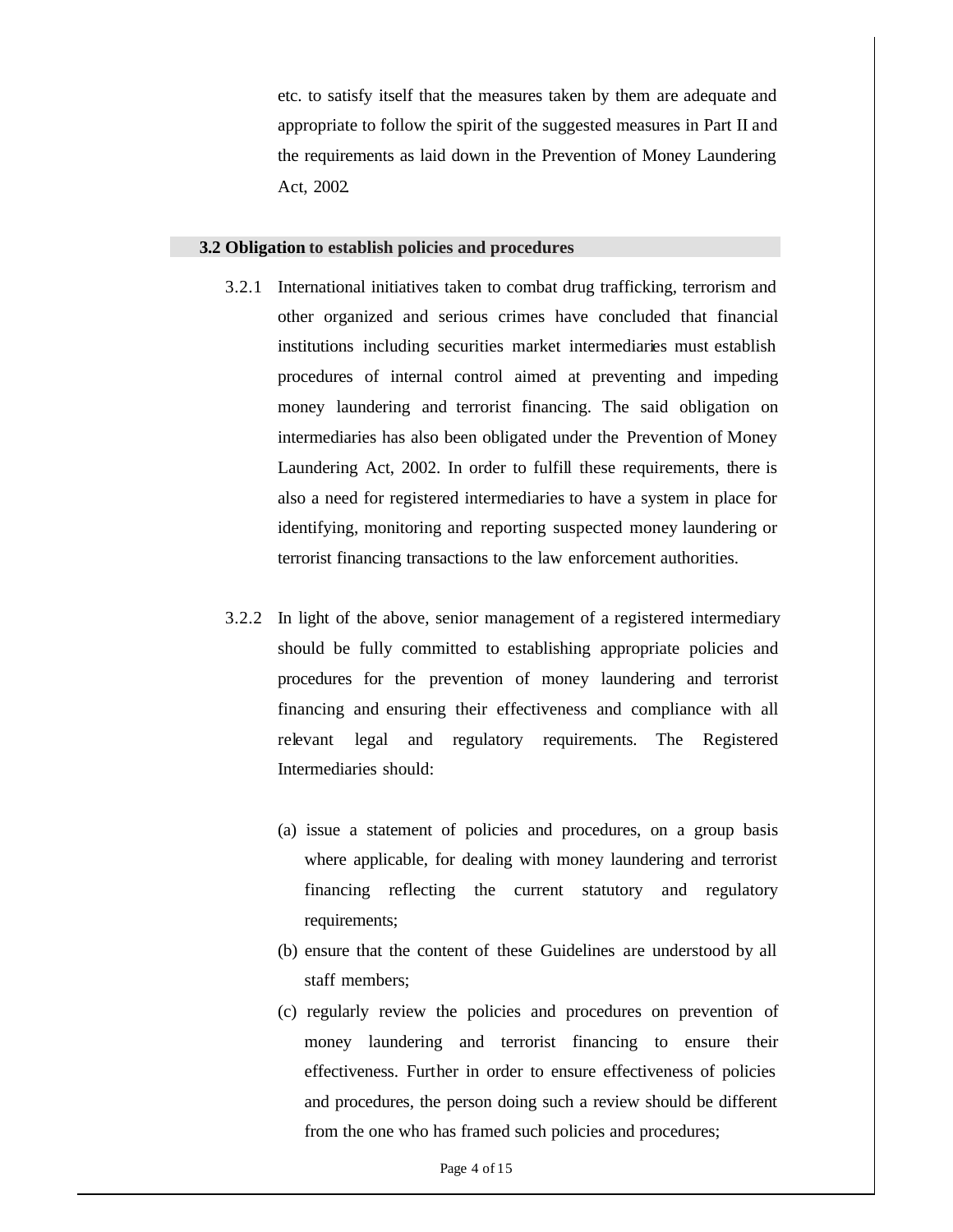- (d) adopt customer acceptance policies and procedures which are sensitive to the risk of money laundering and terrorist financing;
- (e) undertake customer due diligence ("CDD") measures to an extent that is sensitive to the risk of money laundering and terrorist financing depending on the type of customer, business relationship or transaction; and
- (f) develop staff members' awareness and vigilance to guard against money laundering and terrorist financing.
- 3.2.3 Policies and procedures to combat Money Laundering should cover:
	- (a) Communication of group policies relating to prevention of money laundering and terrorist financing to all management and relevant staff that handle account information, securities transactions, money and customer records etc. whether in branches, departments or subsidiaries;
	- (b) Customer acceptance policy and customer due diligence measures, including requirements for proper identification;
	- (c) Maintenance of records;
	- (d) Compliance with relevant statutory and regulatoryrequirements;
	- (e) Co-operation with the relevant law enforcement authorities, including the timely disclosure of information; and
	- (f) Role of internal audit or compliance function to ensure compliance with policies, procedures, and controls relating to prevention of money laundering and terrorist financing, including the testing of the system for detecting suspected money laundering transactions, evaluating and checking the adequacy of exception reports generated on large and/or irregular transactions, the quality of reporting of suspicious transactions and the level of awareness of front line staff of their responsibilities in this regard.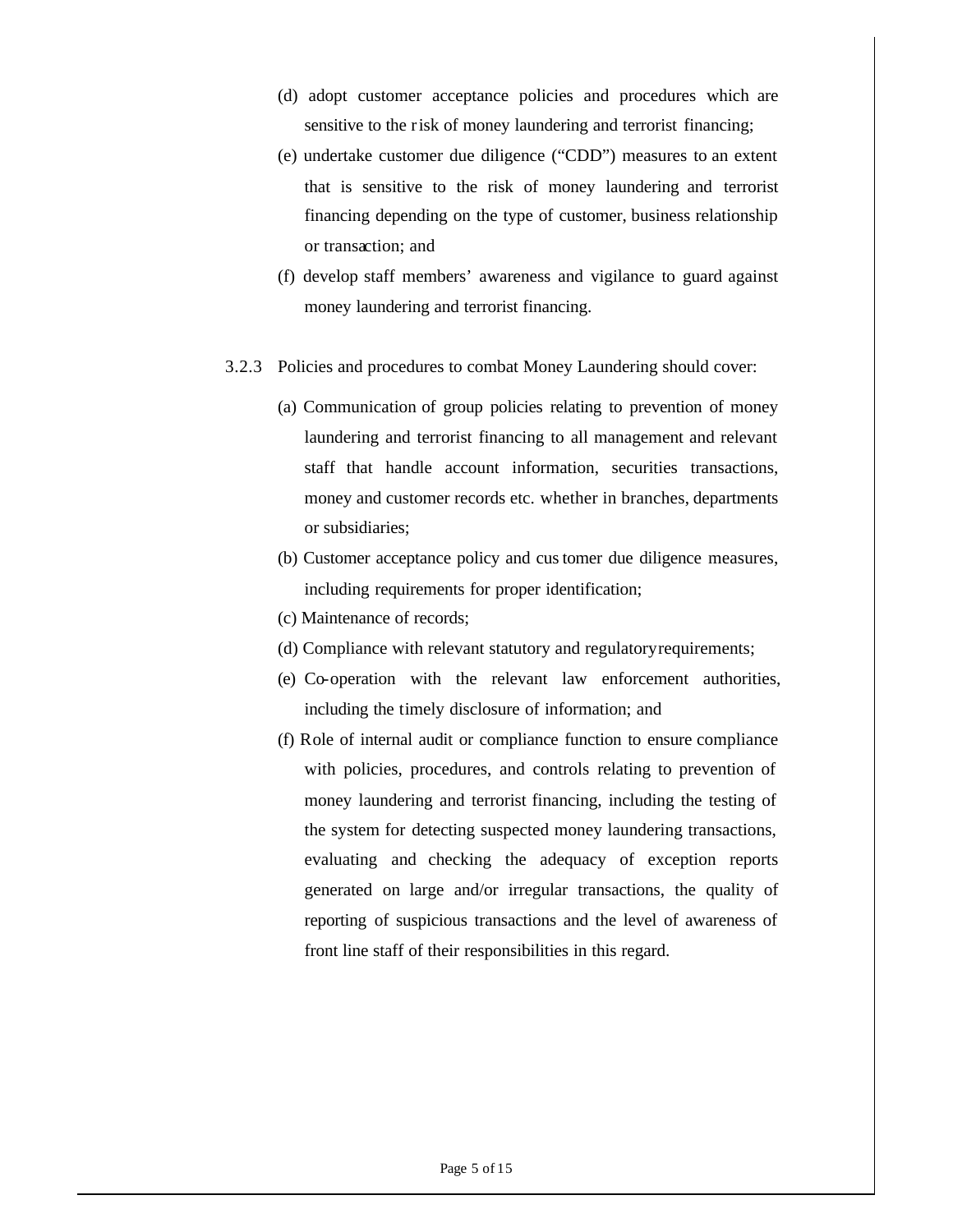# **PART II DETAILED GUIDELINES**

#### **4. Written Anti Money Laundering Procedures**

- 4.1 Each registered intermediary should adopt written procedures to implement the anti money laundering provisions as envisaged under the Anti Money Laundering Act, 2002. Such procedures should include inter alia, the following three specific parameters which are related to the overall **'Client Due Diligence Process'**:
	- a. Policy for acceptance of clients
	- b. Procedure for identifying the clients
	- c. Transaction monitoring and reporting especially Suspicious Transactions Reporting (STR)

#### **5. Customer Due Diligence**

- 5.1 The customer due diligence ("CDD") measures comprise the following:
	- (a) Obtaining sufficient information in order to identify persons who beneficially own or control securities account. Whenever it is apparent that the securities acquired or maintained through an account are beneficially owned by a party other than the client, that party should be identified using client identification and verification procedures. The beneficial owner is the natural person or persons who ultimately own, control or influence a client and/or persons on whose behalf a transaction is being conducted. It also incorporates those persons who exercise ultimate effective control over a legal person or arrangement.
	- (b) Verify the customer's identity using reliable, independent source documents, data or information;
	- (c) Identify beneficial ownership and control, i.e. determine which individual(s) ultimately own(s) or control(s) the customer and/or the person on whose behalf a transaction is being conducted;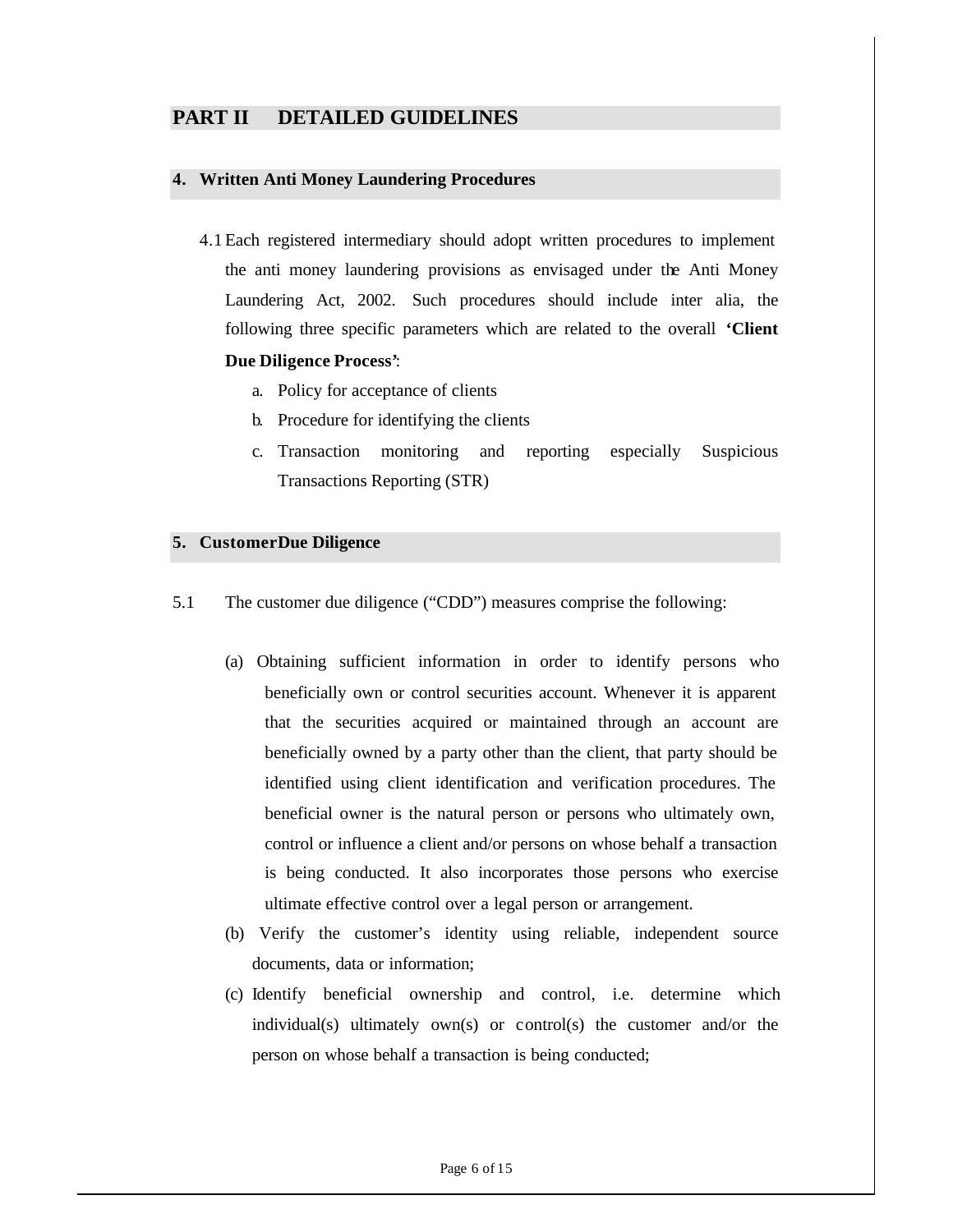- (d) Verify the identity of the beneficial owner of the customer and/or the person on whose behalf a transaction is being conducted, corroborating the information pr ovided in relation to (c); and
- (e) Conduct ongoing due diligence and scrutiny, i.e. perform ongoing scrutiny of the transactions and account throughout the course of the business relationship to ensure that the transactions being conducted are consistent with the registered intermediary's knowledge of the customer, its business and risk profile, taking into account, where necessary, the customer's source of funds.

#### **5.2 Policy for acceptance of clients:**

- 5.2.1 All registered intermediaries should develop customer acceptance policies and procedures that aim to identify the types of customers that are likely to pose a higher than the average risk of money laundering or terrorist financing. By establishing such policies and procedures, they will be in a better position to apply customer due diligence on a risk sensitive basis depending on the type of customer business relationship or transaction. In a nutshell, the following safeguards are to be followed while accepting the clients:
	- a) No account is opened in a fictitious / benami name or on an anonymous basis.
	- b) Factors of risk perception (in terms of monitoring suspicious transactions) of the client are clearly defined having regard to clients' location (registered office address, correspondence addresses and other addresses if applicable), nature of business activity, trading turnover etc. and manner of making payment for transactions undertaken. The parameters should enable classification of clients into low, medium and high risk. Clients of special category (as given below) may, if necessary, be classified even higher. Such clients require higher degree of due diligence and regular update of KYC profile.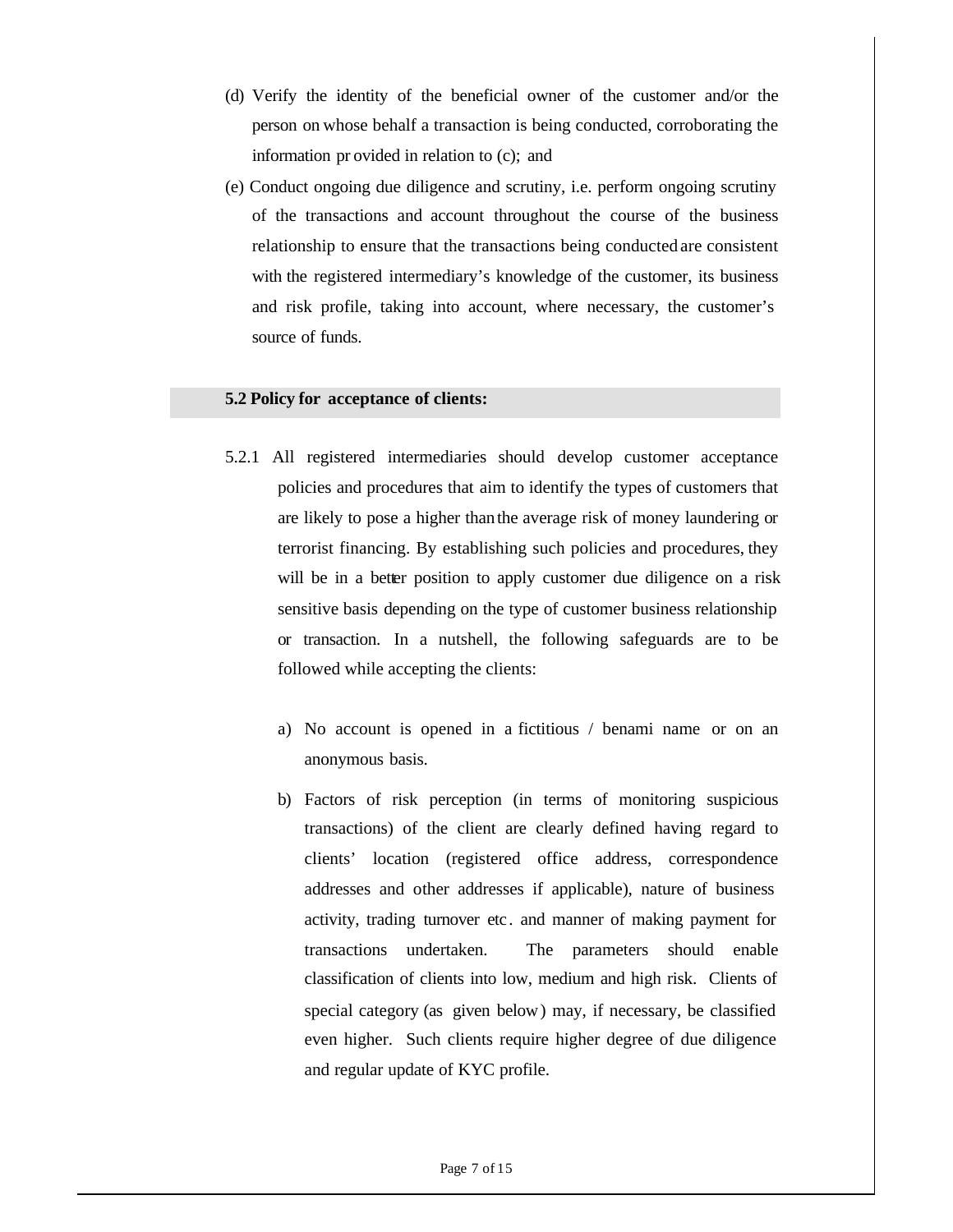- c) Documentation requirement and other information to be collected in respect of different classes of clients depending on perceived risk and having regard to the requirement to the Prevention of Money Laundering Act 2002, guidelines issued by RBI and SEBI from time to time.
- d) Ensure that an account is not opened where the intermediary is unable to apply appropriate clients due diligence measures / KYC policies. This may be applicable in cases where it is not possible to ascertain the identity of the client, information provided to the intermediary is suspected to be non genuine, perceived non cooperation of the client in providing full and complete information. The market intermediary should not continue to do business with such a person and file a suspicious activity report. It should also evaluate whether there is suspicious trading in determining in whether to freeze or close the account. The market intermediary should be cautious to ensure that it does not return securities of money that may be from suspicious trades. However, the market intermediary should consult the relevant authorities in determining what action it should take when it suspects suspicious trading.
- e) The circumstances under which the client is permitted to act on behalf of another person / entity should be clearly laid down. It should be specified in what manner the account should be operated, transaction limits for the operation, additional authority required for transactions exceeding a specified quantity / value and other appropriate details. Further the rights and responsibilities of both the persons (i.e the agent- client registered with the intermediary, as well as the person on whose behalf the agent is acting should be clearly laid down). Adequate verification of a person's authority to act on behalf the customer should also be carried out.
- f) Necessary checks and balance to be put into place before opening an account so as to ensure that the identity of the client does not match with any person having known criminal background or is not banned in any other manner, whether in terms of criminal or civil proceedings by any enforcement agency worldwide .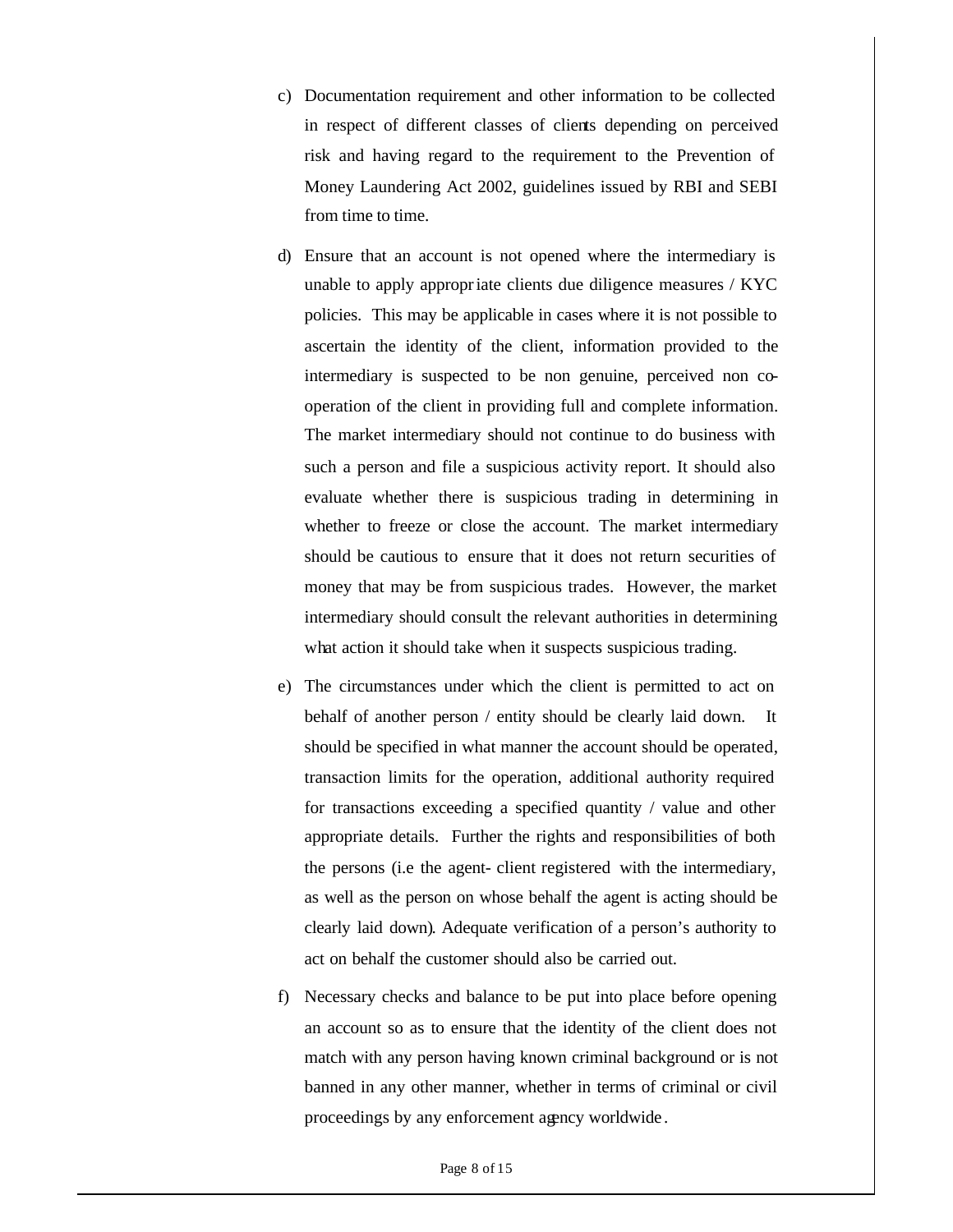5.3.1 It is generally recognize d that certain customers may be of a higher or lower risk category depending on circumstances such as the customer's background, type of business relationship or transaction etc. As such, the registered intermediaries should apply each of the customer due diligence measures on a risk sensitive basis. The basic principle enshrined in this approach is that the registered intermediaries should adopt an enhanced customer due diligence process for higher risk categories of customers. Conversely, a simplified customer due diligence process may be adopted for lower risk categories of customers. In line with the risk-based approach, the type and amount of identification information and documents that registered intermediaries should obtain necessarily depend on the risk category of a particular customer.

## **5.4 Clients of special category (CSC):**

Such clients include the following-

- a. Non resident clients
- b. High networth clients,
- c. Trust, Charities, NGOs and organizations receiving donations
- d. Companies having close family shareholdings or beneficial ownership
- e. Politically exposed persons (PEP) of foreign origin
- f. Current / Former Head of State, Current or Former Senior High profile politicians and connected persons (immediate family, Close advisors and companies in which such individuals have interest or significant influence)
- g. Companies offering foreign exchange offerings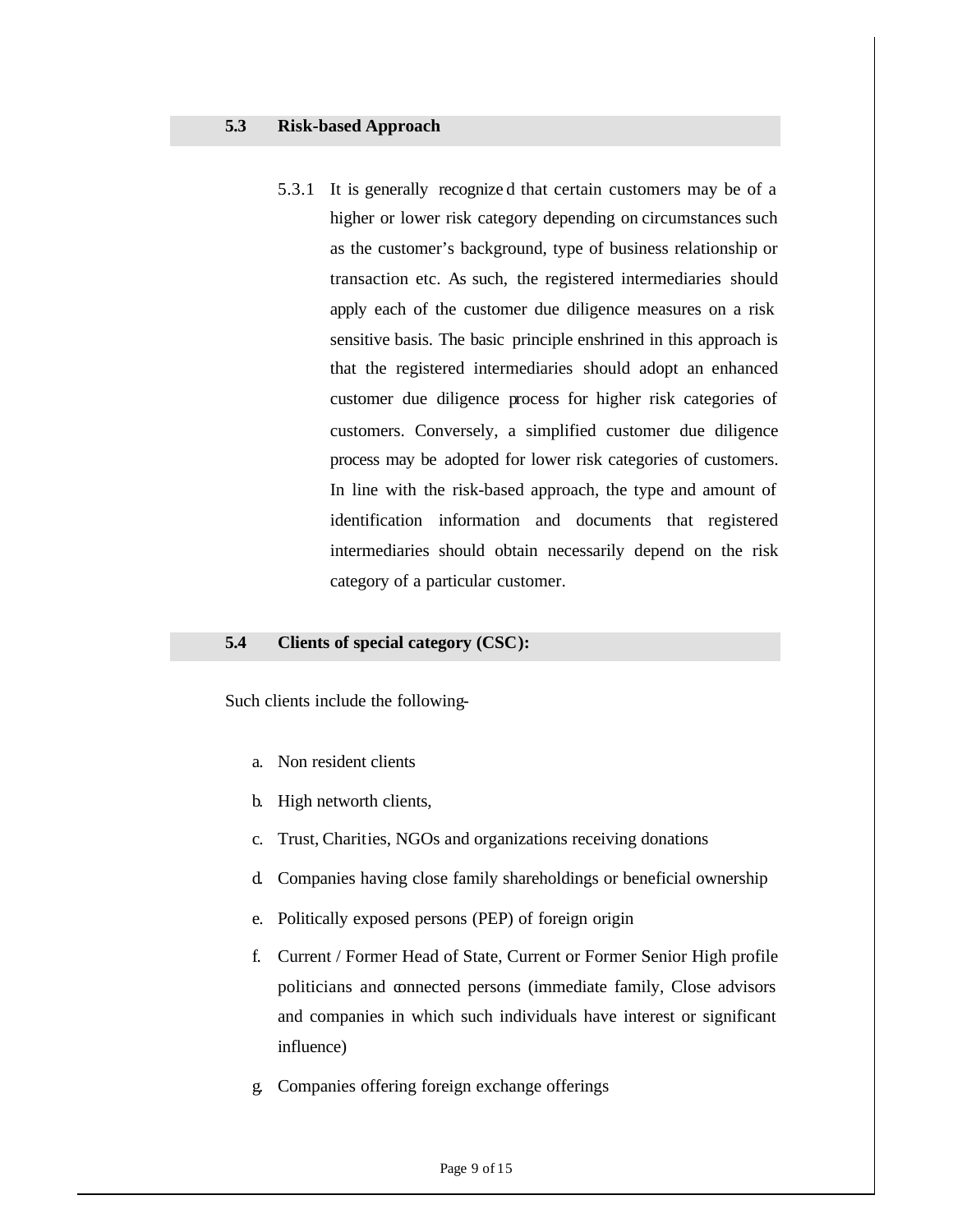- h. Clients in high risk countries (where existence / effectiveness of money laundering controls is suspect, where there is unusual banking secrecy, Countries active in narcotics production, Countries where corruption (as per Transparency International Corruption Perception Index) is highly prevalent, Countries against which government sanctions are applied, Countries reputed to be any of the following – Havens / sponsors of international terrorism, offshore financial centers, tax havens, countries where fraud is highly prevalent.
- i. Non face to face clients
- j. Clients with dubious reputation as per public information available etc.

The above mentioned list is only illustrative and the intermediary should exercise independent judgment to ascertain whether new clients should be classified as CSC or not.

#### **5.5 Clientidentification procedure :**

- $\triangleright$  The 'Know your Client' (KYC) policy should clearly spell out the client identification procedure to be carried out at different stages i.e. while establishing the intermediary – client relationship, while carrying out transactions for the client or when the intermediary has doubts regarding the veracity or the adequacy of previously obtained client identification data.
- $\triangleright$  The client should be identified by the intermediary by using reliable sources including documents / information. The intermediary should obtain adequate information to satisfactorily establish the identity of each new client and the purpose of the intended nature of the relationship.
- $\triangleright$  The information should be adequate enough to satisfy competent authorities (regulatory / enforcement authorities) in future that due diligence was observed by the intermediary in compliance with the Guidelines. Each original documents should be seen prior to acceptance of a copy.
- $\triangleright$  Failure by prospective client to provide satisfactory evidence of identity should be noted and reported to the higher authority within the intermediary.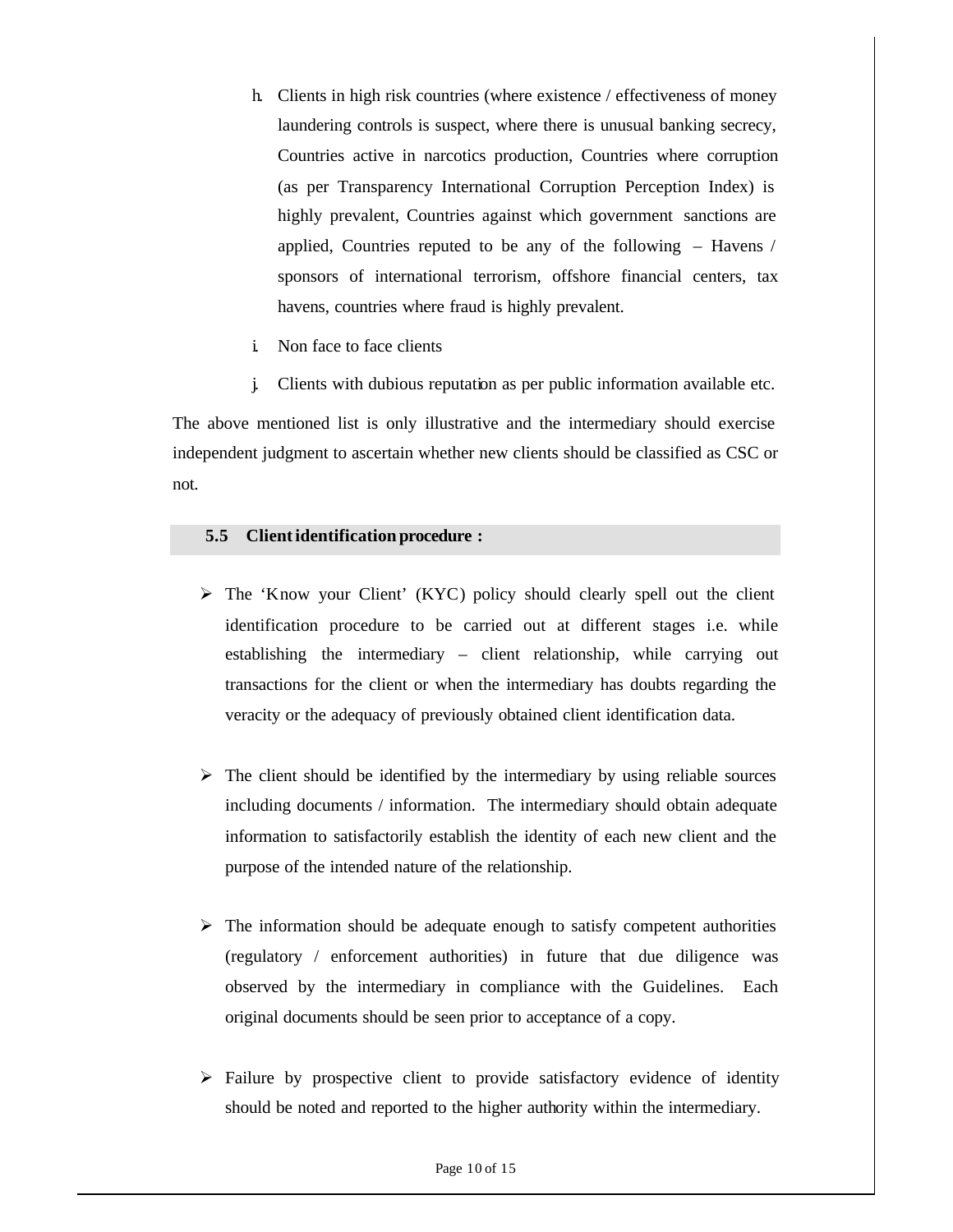$\triangleright$  SEBI has prescribed the minimum requirements relating to KYC for certain class of the registered intermediaries from time to time. Taking into account the basic principles enshrined in the KYC norms which have already been prescribed or which may be prescribed by SEBI from time to time, all registered intermediaries should frame their own internal guidelines based on their experience in dealing with their clients and legal requirements as per the established practices. Further, the intermediary should also maintain continuous familiarity and follow-up where it notices inconsistencies in the information provided. The underlying principle should be to follow the principles enshrined in the PML Act, 2002 as well as the SEBI Act, 1992 so that the intermediary is aware of the clients on whose behalf it is dealing.

# **6. Record Keeping**

- 6.1 Registered intermediaries should ensure compliance with the record keeping requirements contained in the SEBI Act, 1992, Rules and Regulations made there-under, PML Act, 2002 as well as other relevant legislation, Rules, Regulations, Exchange Bye-laws and Circulars.
- 6.2 Registered Intermediaries should maintain such records as are sufficient to permit reconstruction of individual transactions (including the amounts and types of currencies involved, if any) so as to provide, if necessary, evidence for prosecution of criminal behavior.
- 6.3 Should there be any suspected drug related or other laundered money or terrorist property, the competent investigating authorities would need to trace through the audit trail for reconstructing a financial profile of the suspect account. To enable this reconstruction, registered intermediaries should retain the following information for the accounts of their customers in order to maintain a satisfactory audit trail:
	- (a) the beneficial owner of the account;
	- (b) the volume of the funds flowing through the account; and
	- (c) for selected transactions:
		- the origin of the funds;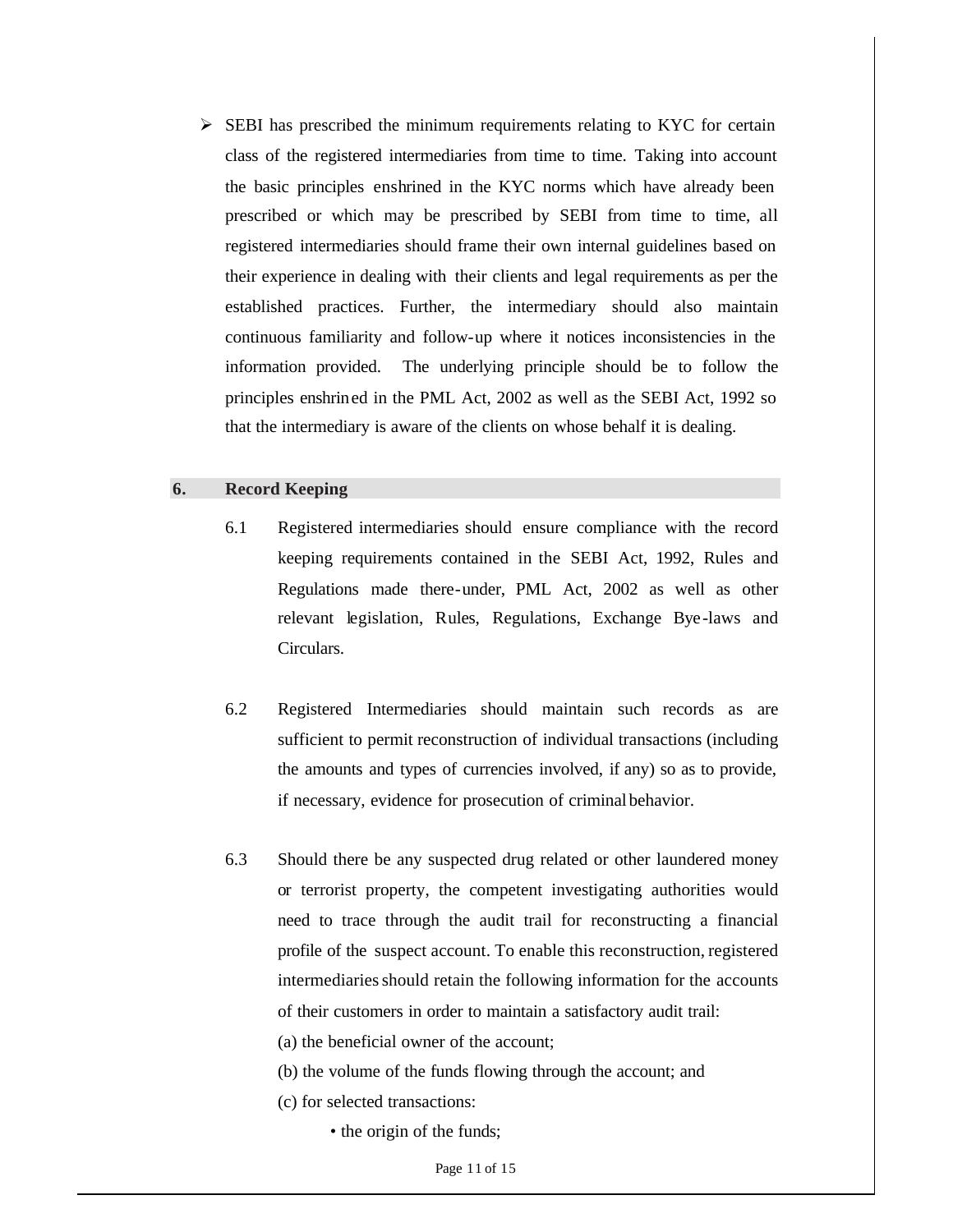- the form in which the funds were offered or withdrawn, e.g. cash, cheques, etc.;
- the identity of the person undertaking the transaction;
- the destination of the funds;
- the form of instruction and authority.
- 6.4 Registered Intermediaries should ensure that all customer and transaction records and information are available on a timely basis to the competent investigating authorities. Where appropriate, they should consider retaining certain records, e.g. customer identification, account files, and business correspondence, for periods which may exceed that required under the SEBI Act, Rules and Regulations framed there-under PMLA 2002, other relevant legislations, Rules and Regulations or Exchange bye-laws or circulars.

# **7. Retention of Records**

- 7.1 The following document retention terms should be observed:
	- (a) All necessary records on transactions, both domestic and international, should be maintained at least for the minimum period prescribed under the relevant Act (PMLA, 2002 as well SEBI Act, 1992) and other legislations, Regulations or exchange bye-laws or circulars.
	- (b) Records on customer identification (e.g. copies or records of official identification documents like passports, identity cards, driving licenses or similar documents), account files and business correspondence should also be kept for the same period.
- 7.2 In situations where the records relate to on-going investigations or transactions which have been the subject of a suspicious transaction reporting, they should be retained until it is confirmed that the case has been closed.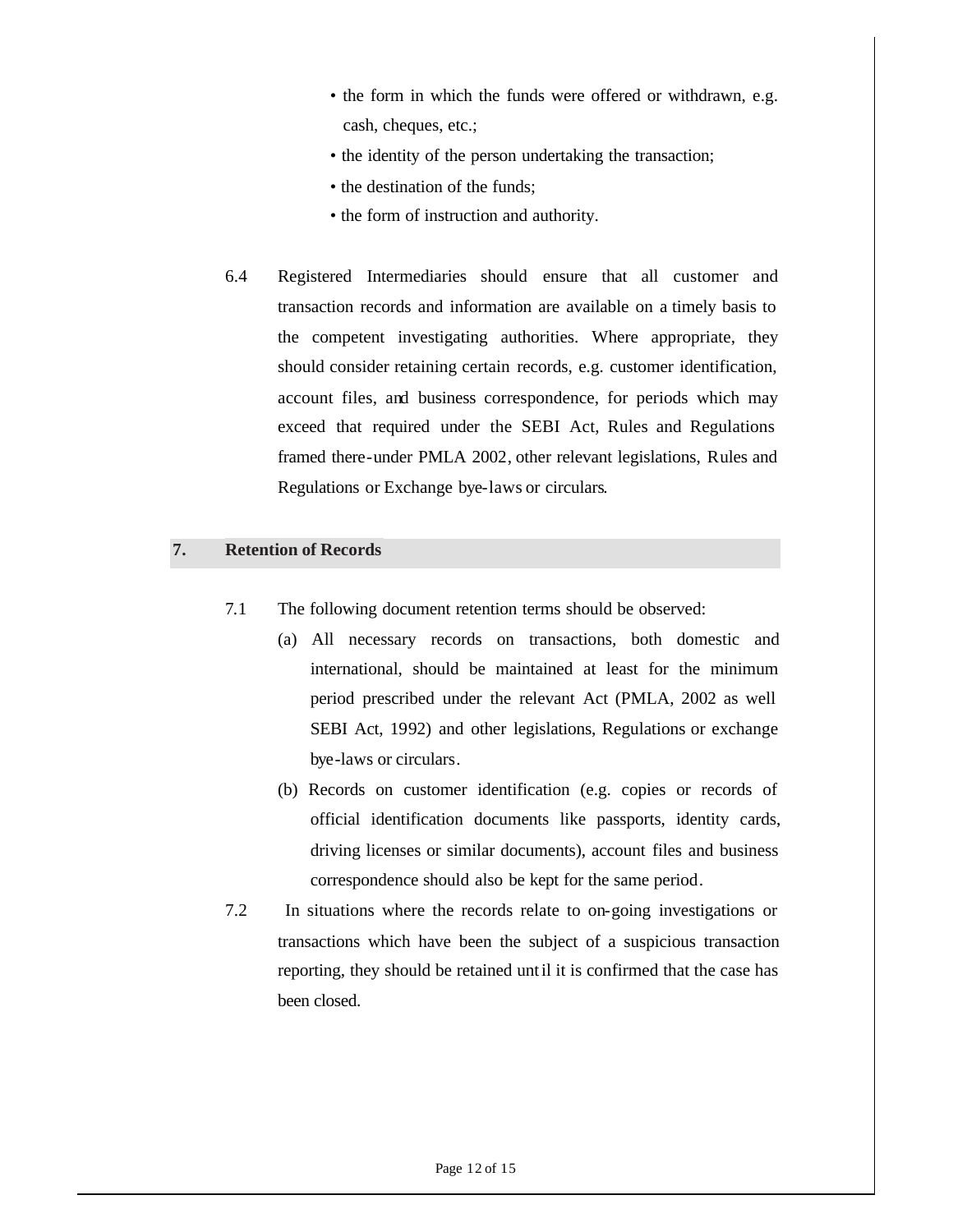# **8. Monitoring of transactions**

- 8.1 Regular monitoring of transactions is vital for ensuring effectiveness of the Anti Money Laundering procedures. This is possible only if the intermediary has an understanding of the normal activity of the client so that they can identify the deviant transactions / activities.
- 8.2 Intermediary should pay special attention to all complex, unusually large transactions / patterns which appear to have no economic purpose. The intermediary may specify internal threshold limits for each class of client accounts and pay special attention to the transaction which exceeds these limits.
- 8.3 The intermediary should ensure a record of transaction is preserved and maintained in terms of section 12 of the PMLA 2002 and that transaction of suspicious nature or any other transaction notified under section 12 of the act is reported to the appropriate law authority. Suspicious transactions should also be regularly reported to the higher authorities / head of the department.
- 8.4 Further the compliance cell of the intermediary should randomly examine a selection of transaction undertaken by clients to comment on their nature i.e. whether they are in the suspicious transactions or not.

## **9. Suspicious Transaction Monitoring & Reporting**

9.1 Intermediaries should ensure to take appropriate steps to enable suspicious transactions to be recognised and have appropriate procedures for reporting suspicious transactions. A list of circumstances which may be in the nature of suspicious transactions is given below. This list is only illustrative and whether a particular transaction is suspicious or not will depend upon the background, details of the transactions and other facts and circumstances: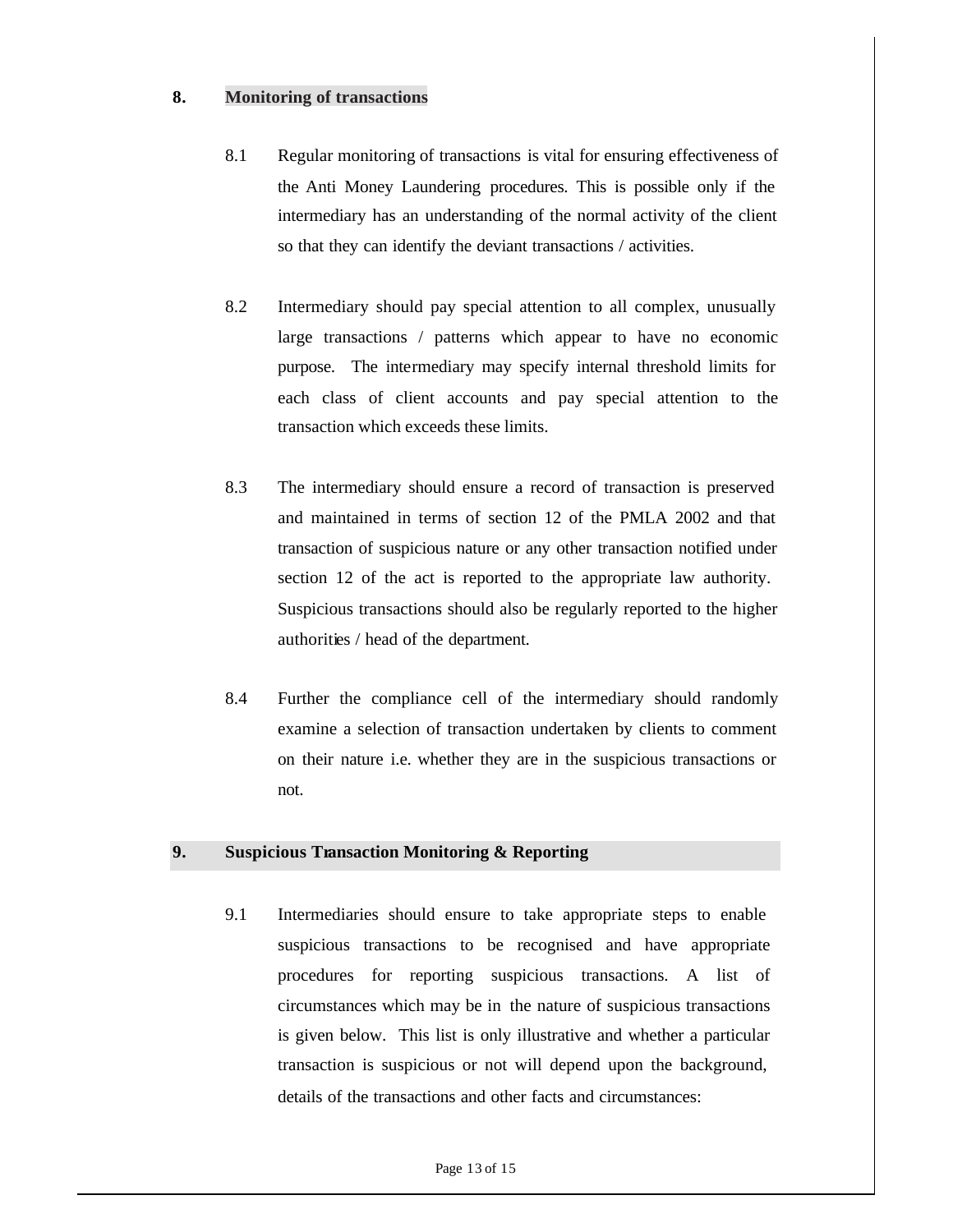- a) Clients whose identity verification seems difficult or clients appears not to cooperate
- b) Asset management services for clients where the source of the funds is not clear or not in keeping with clients apparent standing /business activity;
- c) Clients in high-risk jurisdictions or clients introduced by banks or affiliates or other clients based in high risk jurisdictions;
- d) Substantial increases in business without apparent cause ;
- e) Unusually large cash deposits made by an individual or business;
- f) Clients transferring large sums of money to or from overseas locations with instructions for payment in cash;
- g) Transfer of investment proceeds to apparently unrelated third parties;
- h) Unusual transactions by CSCs and businesses undertaken by shell corporations, offshore banks /financial services, businesses reported to be in the nature of export-import of small items.
- 9.2 Any suspicion transaction should be immediately notified to the Money Laundering Control Officer or any other designated officer within the intermediary. The notification may be done in the form of a detailed report with specific reference to the clients, transactions and the nature /reason of suspicion. However, it should be ensured that there is continuity in dealing with the client as normal until told otherwise and the client should not be told of the report/suspicion. In exceptional circumstances, consent may not be given to continue to operate the account, and transactions may be suspended, in one or more jurisdictions concerned in the transaction, or other action taken.

#### **10. Designation of an officer for reporting of suspicious transactions**

10.1 To ensure that the registered intermediaries properly discharge their legal obligations to report suspicious transactions to the authorities, the Principal Officer would act as a central reference point in facilitating onward reporting of suspicious transactions and for playing an active role in the identification and assessment of potentially suspicious transactions.